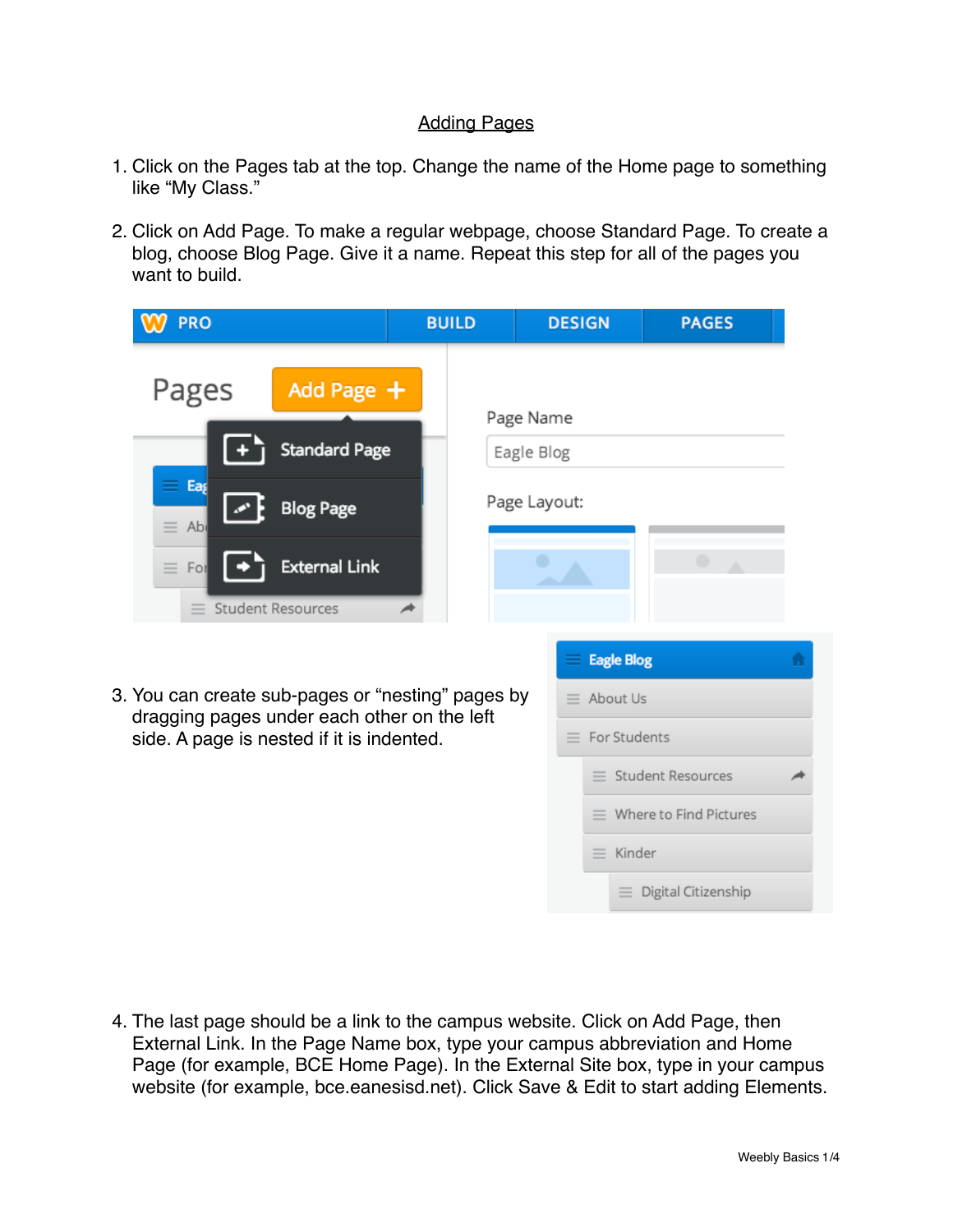## **Adding Elements**

- 1. Click on the Build tab at the top. The Elements are on the left side. If you don't see them, hover your mouse over the vertical black stripe on the left and they will appear.
- 2. Drag the Element you want to use into the white space on the right. You will see a box that allows you to edit (write text, add a picture, etc. depending on the element you choose).



3. You can use columns to divide the page and add different elements into each column. Scroll down the Elements bar on the left side to find Columns. Drag it on to your pages. You'll see boxes appear that say "Drag Elements Here." Just drag out the Elements you want. You can resize the columns by dragging the bar in the middle. You can also choose how many columns you want.

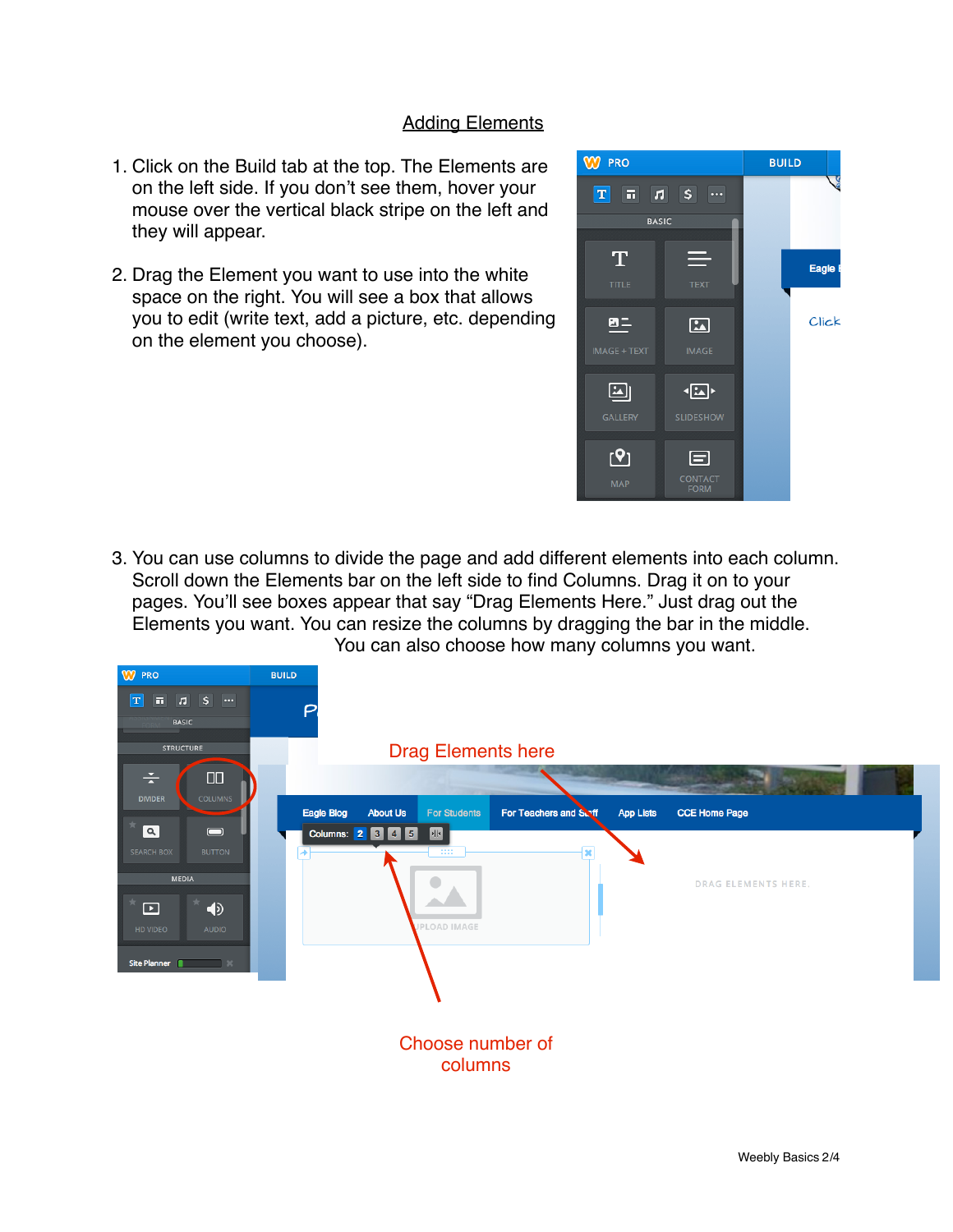4. Your work is automatically saved, but make sure you click Publish in the top right corner so that it will appear on your website.

| <b>BUILD</b> | <b>DESIGN</b> | <b>PAGES</b> | <b>SETTINGS</b> | $^{\copyright}$ |              | ب | <b>PUBLISH</b> | $\equiv$ |
|--------------|---------------|--------------|-----------------|-----------------|--------------|---|----------------|----------|
| er Corner    |               |              |                 | (512) 732-9120  | Search<br>ь. |   | Search         |          |
|              |               |              |                 |                 |              |   |                |          |

5. After you click Publish, a box that looks like this will appear. Just click on the X in the top right corner to close out of it, or click on the link to see what your website looks like. DO NOT CLICK ON CONTINUE!

|     |                                                                                                           | $\circledast$ |
|-----|-----------------------------------------------------------------------------------------------------------|---------------|
|     | Website Published!                                                                                        |               |
|     | http://cceipet.weebly.com                                                                                 |               |
|     | Good news, cceipet.com is also available!<br>Continue<br>cceipet<br>.com <sub>1</sub><br><b>Available</b> |               |
| her | Π<br><b>Share on Facebook</b><br><b>Share on Twitter</b>                                                  |               |
|     |                                                                                                           |               |